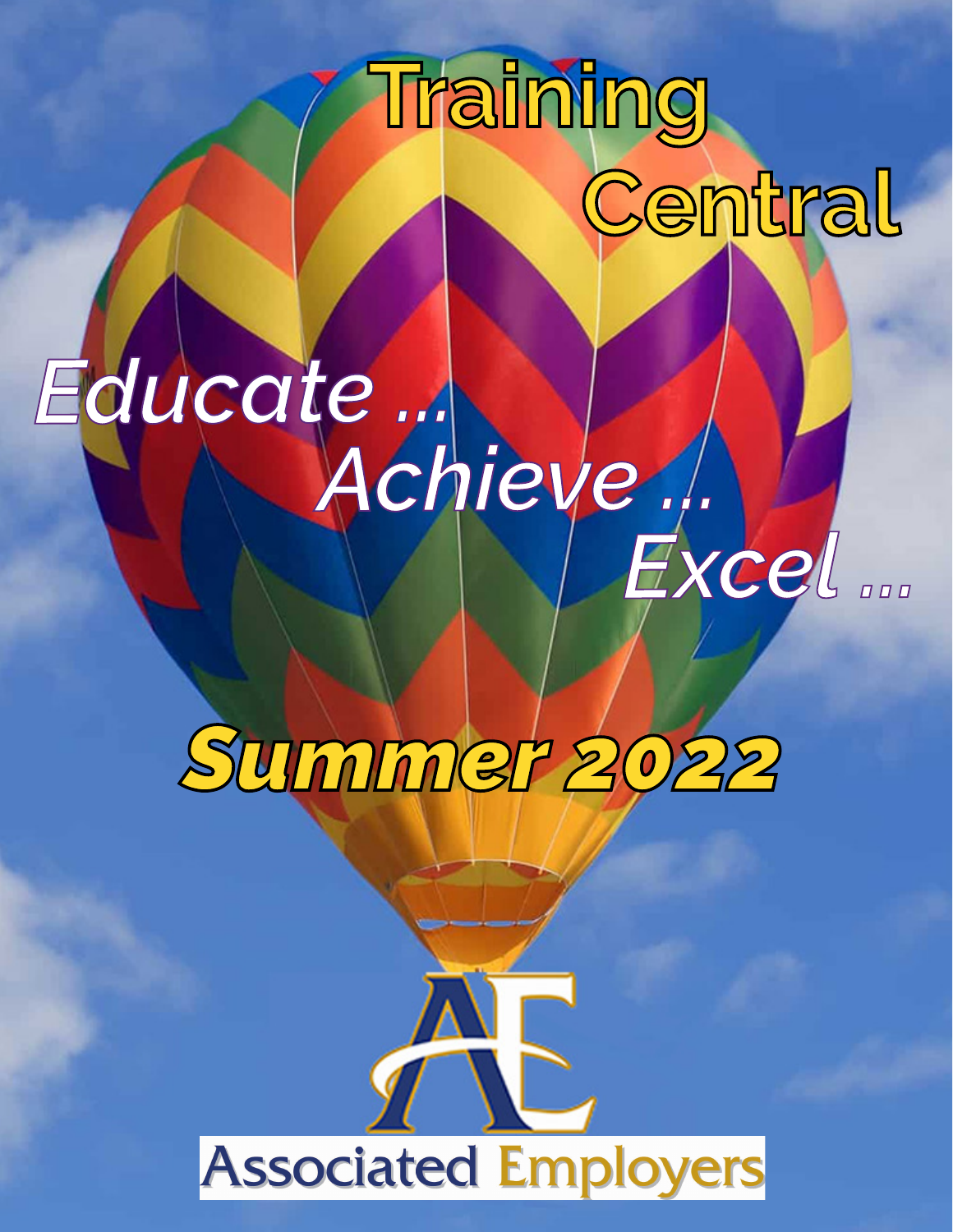#### **Customer Service Niche**

Explore how to truly differentiate yourself from your competition in the arena of customer service. Many organizations advertise low prices and great customer service, as the reasons consumers should do business with them. What does great customer service really mean? It is more than just a friendly smile and a greeting, even though these are excellent places to start. Customer service is a tool that can be used to ensure you have the opportunity to maintain and gain wallet share. This seminar offers customer service training based on attitude, communication, and personal awareness. Find out how effectively using these three simple tools can keep customers doing business with YOUR organization and telling others about the great service you provide.

#### **How You Will Benefit**

- Heightened awareness of the importance of great customer service
- Understand how the role of attitude fits into great customer service
- Understand how the role of personal awareness fits into great customer service
- Understand how the role of effective communication fits into great customer service

#### **What You Will Cover**

- DiSC Personality Profile
- Customer service attitude
- Fantastic Service
- Effective communication
- Customer expectations
- Dealing with angry customers
- Moments of Truth
- Various activities, role plays and case studies

#### **Who Should Attend**

*New in a customer service role? Manage customer service situations? Need a refresher on what great customer service looks like? This seminar is for you!* 

| Cost: | AE Member  | <i>\$210*</i> | <b>Additional Member</b>    | \$135 |
|-------|------------|---------------|-----------------------------|-------|
|       | Non-Member | $$295*$       | Additional Non-Member \$225 |       |

| 8:30 am - 4:30 pm (MDT)     |                   |             |  |
|-----------------------------|-------------------|-------------|--|
| Location<br><b>Facility</b> |                   | <b>Date</b> |  |
| <b>Billings</b>             | AE Training Rooms | 6/21/2022   |  |

#### **Managing the Performance & Behaviors of our Staff**

Conflict is inevitable in business relationships, just as it is in social relationships. Many managers and supervisors fear and avoid conflicts because they do not know how to deal with them. This seminar will help you to understand and deal with conflict, poor performance, and/or poor behavior for positive outcomes.

#### **How You Will Benefit**

- Understand yourself and others through personality types
- Determine your preferred conflict resolution style through selfassessment
- Learn how to respond to conflict using a style that fits the situation
- Enable a more productive and comfortable work environment
- Feel more confident in managing conflict
- Learn how to effectively build trust and manage the performance of your employees

#### **What You Will Cover**

- DiSC Personality Profile
- Personal awareness & emotional intelligence
- Effective communication
- Conflict management & behaviors of difficult people
- Coaching for improved work performance
- Culture of Dialogue

| Cost: | AE Member                    | $$210*$ |
|-------|------------------------------|---------|
|       | <b>Additional Member</b>     | \$135   |
|       | Non-Member                   | $$295*$ |
|       | <b>Additional Non-Member</b> | \$225   |



#### **Who Should Attend**

Human Resource Managers, owners, managers and supervisors will benefit from attending this class.

#### **8:30 am - 4:30 pm (MDT)**

| <b>Location</b> | <b>Facility</b>  | <b>Date</b> |
|-----------------|------------------|-------------|
| <b>Billings</b> | AE Training Room | 7/19/2022   |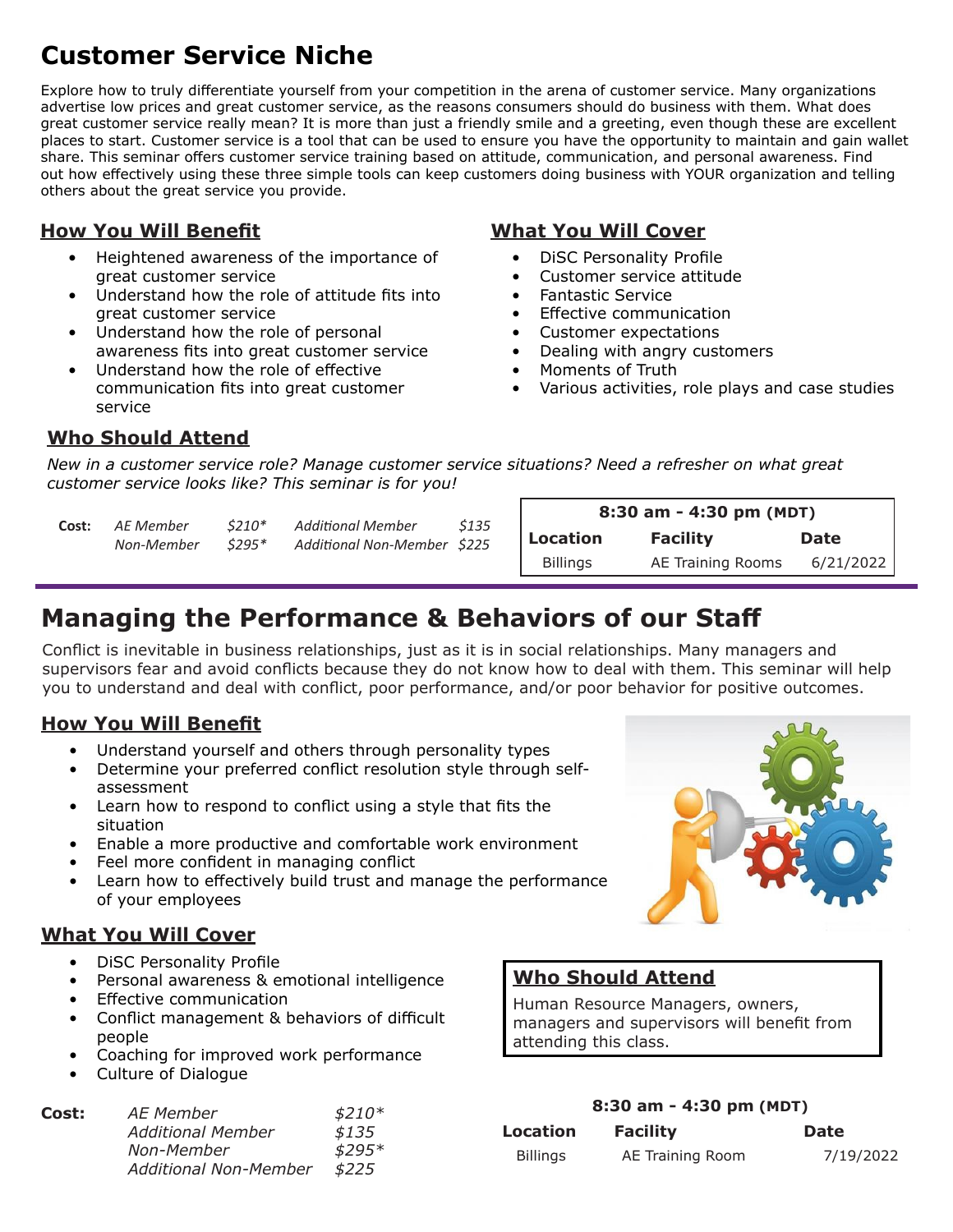#### **Management Excellence:**  *A Leadership & Management Development Seminar Series*

Today's leaders have varying levels of relationships and responsibilities with their staff. Leaders are coaches, counselors,

problem solvers and goal setters. This seminar will explore how today's leaders can maintain technical expertise while demonstrating an effective style of leadership. Competencies that will be gained from this session include personal, interpersonal and group skills. Leaders will be able to apply these skills in the arenas of one-on-one situations, facilitation of group performance and becoming an overall effective leader.

#### **How You Will Benefit**

- Analyze and enhance your interpersonal skills to help you communicate, listen, and handle conflict in the workplace
- Learn how to be more influential with others
- Recognize your Strengths and Development Opportunities and how to minimize your weaknesses by maximizing your strengths
- Enhance your performance management abilities
- Learn how to maximize results while managing group dynamics

#### **What You Will Cover**

- $\checkmark$  DiSC Personality Profile<br> $\checkmark$  Communication
- √ Communication<br>√ Conflict Manage
- 9 Conflict Management
- $\checkmark$  Performance Management/Dialogue/Coaching
- 9 Discipline/Termination/Performance Appraisals
- Team Building
- $\checkmark$  Developing the Leader

#### **Cost:**

| AE Member  | \$650*   | <b>Additional Member</b>    | <i>S500</i> |
|------------|----------|-----------------------------|-------------|
| Non-Member | \$1.000* | Additional Non-Member \$750 |             |

| 8:30 am - 4:30 pm                      |                      |            |            |            |
|----------------------------------------|----------------------|------------|------------|------------|
| Location                               | <b>Facility</b>      | Day 1      | Day 2      | Day 3      |
| Missoula**                             | <b>JCCS Building</b> | 08/10/2022 | 08/17/2022 | 08/24/2022 |
| **Limited to the first 15 participants |                      |            |            |            |

#### **Drug & Alcohol:** *Reasonable Suspicion Certification for Supervisors*

#### **Who Should Attend**

Owners, managers, supervisors and HR professionals will benefit by attending this seminar.

#### **How You Will Benefit**

- Learn how to identify the signs, symptoms and effects of alcohol or controlled substance use
- Learn how to approach an employee and initiate reasonable suspicion testing
- Learn proper documentation techniques
- Tips on how to deal with difficult situations

#### **What You Will Cover**

- Current regulations
- Mandated reasonable suspicion for supervisors training
	- **Cost** *AE Member \$ 90 Non-Member \$125*



**State and Federal regulations require that supervisors of employees subjected to reasonable suspicion drug and alcohol testing attend a total of two hours of training on alcohol abuse and controlled substance use. The training will assist supervisors in determining whether reasonable suspicion exists to require an employee to undergo testing. The training shall include the physical, behavioral, speech, and performance indicators of probable alcohol misuse and use of controlled substances.**

#### **9:00 am - 11:30 am (MDT)**

| Location                                                    | <b>Facility</b>                          | <b>Date</b>              |  |  |
|-------------------------------------------------------------|------------------------------------------|--------------------------|--|--|
| Missoula**<br><b>Billings</b>                               | <b>JCCS Building</b><br>AE Training Room | 06/29/2022<br>08/16/2022 |  |  |
| **Missoula location is limited to the first 15 participants |                                          |                          |  |  |

\* Register at least 14 days prior to the start of the training and receive a \$15 Early Registration Discount.

Note: Discounts DO NOT apply to Additional Members or Additional Non-Members.

*Cancellation Policy: If you must cancel, please do so at least 2 business days prior to the start of training. Any cancellations received with less than 2 business days notice, will be billed as follows: \$30 for our Reasonable Suspicion class, \$50 for any half-day class, \$75 for any full-day class or \$100 for the Management Excellence Series. Please call our office at 406.248.6178 or email reg@aehr.org to cancel. Substitutions are welcomed with prior notice.*



eaders who attend this seminar will develop individual, one-on-one and group competencies needed to keep pace with their evolving leadership roles and responsibilities.